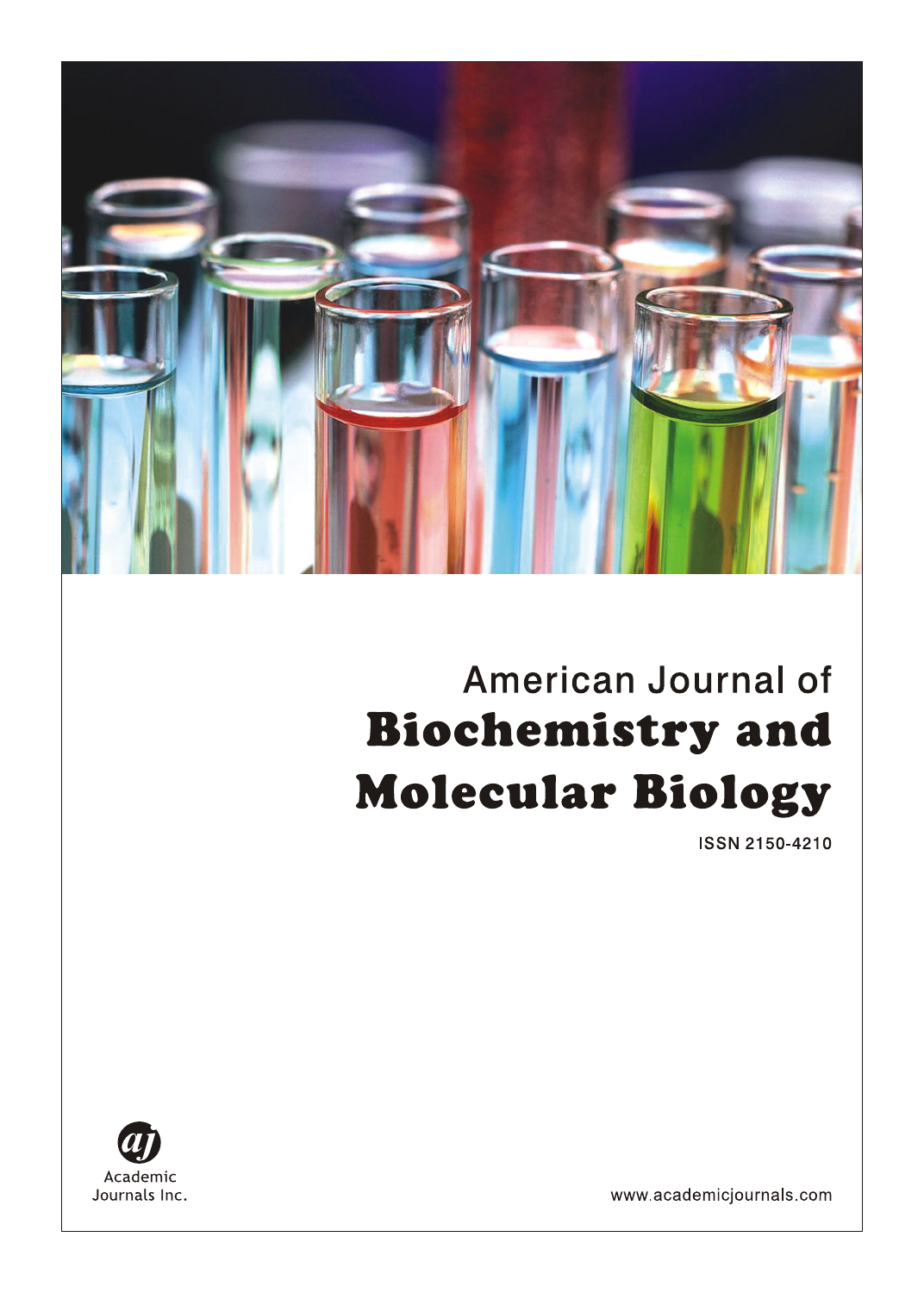ISSN 2150-4210 DOI: 10.3923/ajbmb.2022.1.12



## **Research Article Effects of Methanol Leaf Extract of** *Aristolochia bracteolata* **on Diethylnitrosamine Induced Hepatocellular Carcinoma in Rats**

I.B. Gabriel, K. Christopher, H.A. Umaru and D. Dahiru

Department of Biochemistry, Modibbo Adama University of Technology, Yola Adamawa State, P.M.B 2076, Nigeria

### Abstract

Background and Objective: Diethylnitrosamine (DEN) is a well-known liver carcinogen in rats, forming DNA adducts in the liver and inducing hepatocellular damage. The present study was focused on anticancer and antioxidant effects of methanol leaf extract of Aristolochia bracteolata and its fractions against diethylnitrosamine induced hepatocarcinoma in rats. Materials and Methods: Hepatocellular damage was induced using diethylnitrosamine orally. Hepatocellular damage was assessed using biochemical parameters of the liver function tests, antioxidant enzymes which are considered as biomarkers in hepatocarcinoma. Results: Diethylnitrosamine caused significant hepatocellular damage with liver enzymes (Apatite transaminases, alanine transaminases and alkaline phosphatase activities) of  $381 \pm 0.84$ ,  $125 \pm 0.37$ ,  $510 \pm 0.51$  and  $293 \pm 1.45$ ,  $75 \pm 1.57$ ,  $274 \pm 1.71$  compared to the control groups at p<0.05, respectively. However, treatments with methanol leaf extract of *Aristolochia bracteolata* and its fractions as well as Silymarin significantly reverse the liver damage 284±2.88, 298±4.26 298±1.57 for different doses of the plant extract and fractions and Silymarin 295±0.71, respectively. So also, a significant decrease was observed in total protein, albumin, superoxide dismutase, glutathione reductase, glutathione peroxidase and total antioxidant with a corresponding increase in total bilirubin, interestingly, Aristolochia bracteolata significantly increase total protein, albumin, superoxide dismutase, glutathione reductase, glutathione peroxidase and total antioxidant with a decrease in total bilirubin concentration. Conclusion: Generally, the of administration of methanol leaf extract of Aristolochia bracteolata and its fractions promotes the healing of the liver cells through the anti-proliferative, antioxidant and anti-inflammatory effects of this natural product by maintaining the hepatocellular membrane integrity.

Key words: Antioxidant, Aristolochia bracteolata, diethylnitrosamine, silymarin, hepatocarcinoma, necrosis

Citation: Gabriel, I.B., K. Christopher, H.A. Umaru and D. Dahiru, 2022. Effects of methanol leaf extract of Aristolochia bracteolata on diethylnitrosamine induced hepatocellular carcinoma in rats. Am. J. Biochem. Mol. Biol., 12: 1-12.

Corresponding Author: I.B. Gabriel, Department of Biochemistry, Modibbo Adama University of Technology, Yola, Adamawa State, P.M.B 2076, Nigeria Tel: (+234) 08138038027

Copyright: © 2022 I.B. Gabriel et al. This is an open access article distributed under the terms of the creative commons attribution License, which permits unrestricted use, distribution and reproduction in any medium, provided the original author and source are credited.

Competing Interest: The authors have declared that no competing interest exists.

Data Availability: All relevant data are within the paper and its supporting information files.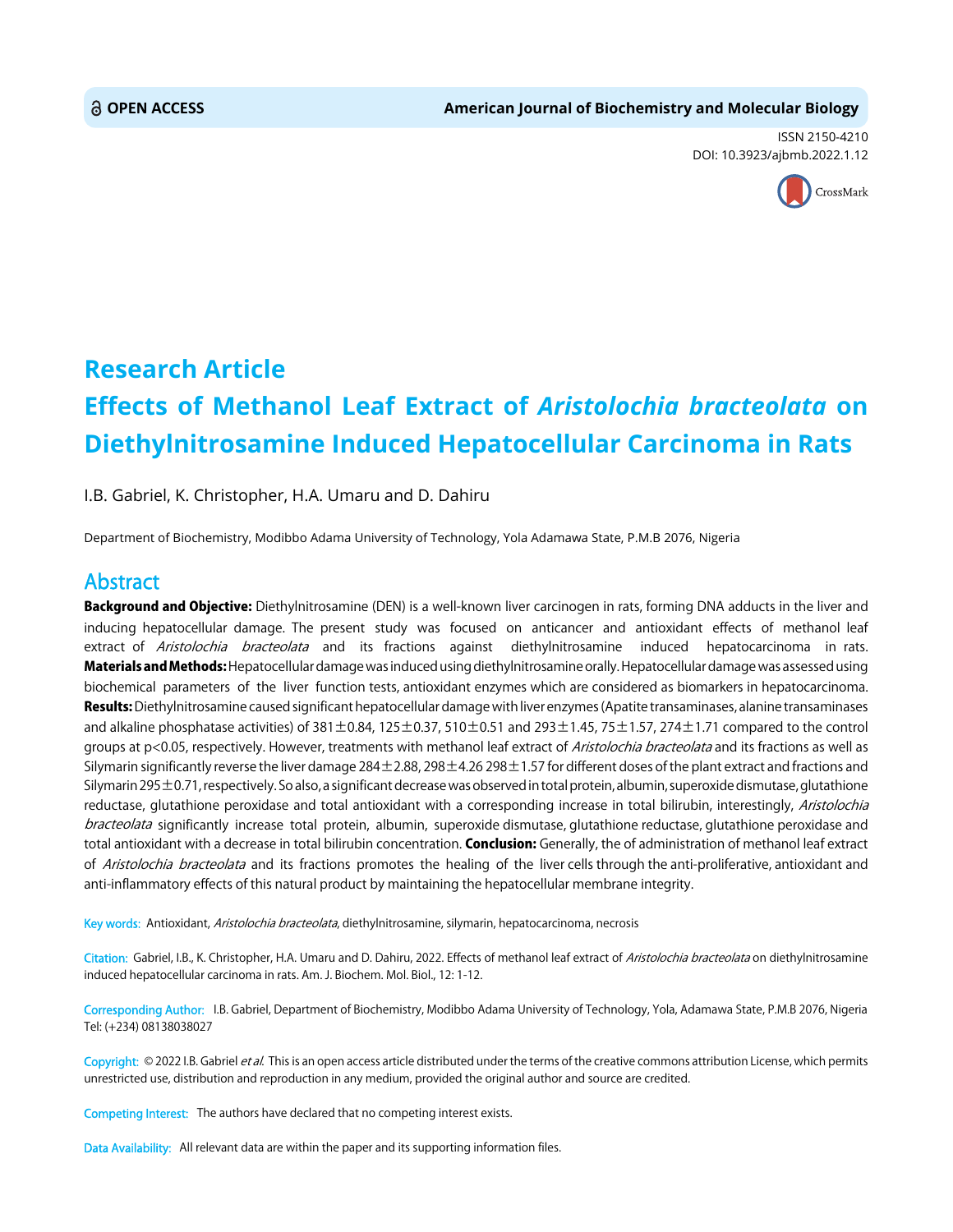#### INTRODUCTION

Hepatocellular carcinoma manifested by cirrhosis (scarring), is a primary risk factor for liver cancer<sup>1</sup>. Hepatocellular carcinoma is one of the most common types of cancer occurring worldwide<sup>2,3</sup>. It is considered as the sixth most common cancer and the second leading cause of cancer deaths around the world affecting both male and female<sup>4</sup>. Hepatocellular carcinoma is divided into two types: Primary and secondary Liver Cancer (LC). The primary LC starts in the liver, it is the most common type of hepatic cancer seen in 80-90% of liver tumors. The secondary LC begins in other organs of the body and spreads to the liver due to metastases of this cancer and creation of the most common cases including colorectal, breast, pancreatic, ovarian and lung cancers<sup>5</sup>. . Primary liver tumors include hepatocellular carcinoma, cholangiocarcinoma and sarcoma which account for about 6% of the total cancer burden worldwide especially in Africa and Asia<sup>3,6</sup>. Hepatocellular carcinoma is the most common primary liver disease and is a leading cause of liver disease related deaths in the world. The etiology of hepatocellular carcinoma is multi-factorial, with genetic, environmental, medical and lifestyle factors interacting to produce a given malignancy<sup>7</sup>. Hepatocellular carcinoma has a slow and insidious onset and in most cases they are asymptomatic and diagnosis often prolonged. Access to liver disease treatment in developing countries where the incidence is more prevalent suffers from weaknesses of national health policy and insufficient financing<sup>8</sup>. Diethylnitrosamine (DEN) is a well-known liver carcinogen, forming DNA adducts in the liver and inducing hepatocellular carcinoma without cirrhosis through the development of putative pre-neoplastic enzyme-altered focal lesions<sup>9</sup>. Conventional medications for the treatment of liver damage has high side effects and is often inaccessible to the poor. The use of natural products as an alternative to conventional treatment in healing and treatment of various diseases has been on the rise in the last few decades<sup>10</sup>. It is therefore necessary to search for alternative drugs for the treatment of liver diseases to replace currently used drugs with severe side effects $8,11$ . Plants are seen as an important source of useful medicinal natural products, as well as therapeutic and pharmaceutical novel compounds needed in the discovery of new drugs. Obtaining such drugs from plants will be a great move towards reducing the side effects associated with current liver disease treatment methods as natural and semi-synthetic products are considered safer, has economic advantage and accessibility with minimal side effects than synthetic drugs<sup>12,13</sup>. Aristolochia bracteolata (Birthworth

Family) is used in traditional medicine as a gastric stimulant and in the treatment of tumors, lung inflammation and dysentery and snake bites<sup>14</sup>. Decoction of the whole plant is given in fever, worms and skin disease and snake bite<sup>15</sup>. This study has focused on alternative sources of curing ailments that are cheap, readily available with and no side effects.

#### MATERIALS AND METHODS

#### Plant material, Collection, identification and preparation:

The leaf of *Aristolochia bracteolata* was collected from Girei Local Government Area of Adamawa State, Nigeria in the month of September, 2017. The plant was taxonomically identified and authenticated by a Botanist in the Department of Plant Science of Modibbo Adama University of Technology Yola. The leaf of Aristolochia bracteolata was washed and shade dried for one week. It was then ground into powder using laboratory mortar and pestle and sieved with 1 mm mesh size and stored in an air tight container until ready for use.

The ground powdered plant material of Aristolochia bracteolata (200 g) was extracted with 1200 mL of methanol in an air tight clean flat bottomed flask for 48 hrs at room temperature with occasional stirring and shaking. The methanol extract was first filtered through a fresh cotton plug and then through a Whatman No. 45 filter paper. The filtrate was evaporated to dryness in vacuum by a rotary evaporator at  $40^{\circ}$ C and the extract kept in a well tight sterile bottle/container under refrigerated conditions until use<sup>16</sup>.

Twenty grams of the methanol extract was dissolved in 100 mL of distilled water. The resulting aqueous solution was successively partitioned with 100 mL of chloroform and water. The Chloroform and water fractions were, dried and weighed<sup>17</sup>. The fractions were subjected to in vitro antioxidant and phytochemical investigations. So, current study focused on anticancer and antioxidant effects of methanol leaf extract of Aristolochia bracteolata and its fractions against diethylnitrosamine induced hepatocarcinoma in rats.

**Animals:** Male albino rats weighing between (150 $\pm$ 20 g) was obtained from National Veterinary Research Institute (NVRI) Plateau State, Nigeria. They were housed in propylene cages and were given standard grower diet (Vital Feeds) and water ad libitum. They were maintained under laboratory conditions of temperature (28 $^{\circ}$ C) and 12 hrs. of light and dark cycle for seven days to allow them to acclimatize before the commencement of the experiment. Guide for the care and use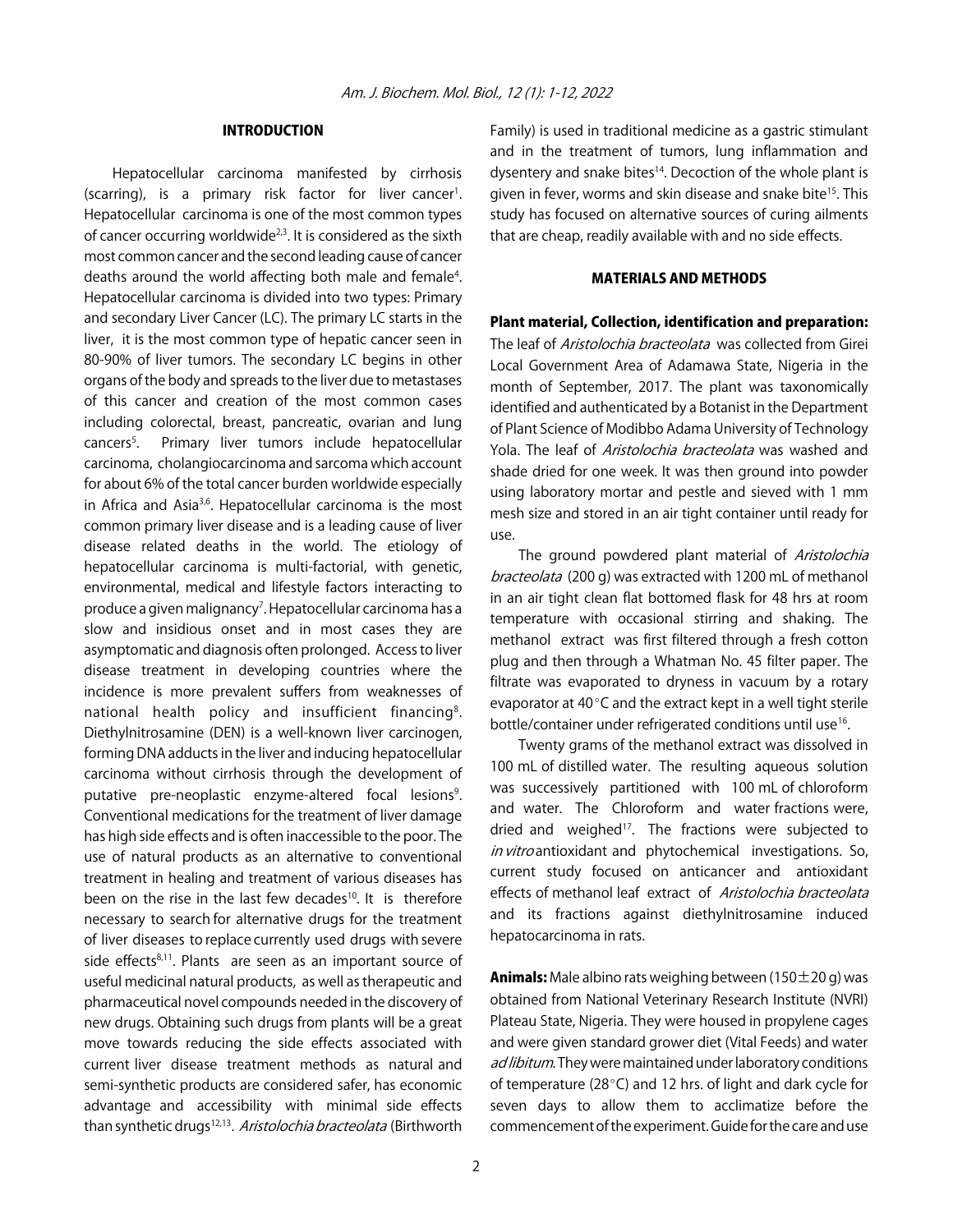of laboratory animals 2010 of the Institute of Laboratory Animal Research (ILAR) Division on Earth and Life Studies, National Research Council was duly followed.

**Experimental design:** The rats were divided into nine groups of six rats each base on their weight. Group I served as normal control. DEN was administered orally to groups II, III, IV V, VI, VII, VIII and IX. Group II served as experimental control while group III served as the standard drug control (Silymarin 100 mg  $kg^{-1}$  b.wt.). The methanol leaf extract of Aristolochia bracteolata was administered to group IV  $(200 \text{ mg kg}^{-1} \text{ b.wt.})$  and group V  $(400 \text{ mg kg}^{-1} \text{ b.wt.})$ while group VI and VII were given fractions I of the Aristolochia bracteolata methanol leaf extract (200 and 400 mg  $kg^{-1}$  b.wt., respectively). Group VIII and IX were given fraction II of the Aristolochia bracteolata methanol leaf extract (200 and 400 mg  $kg^{-1}$  b.wt., respectively). Extract and fractions were administered orally for a period of 14 days.

Biochemical estimation: At the end of the experimental period, rats in all groups were scarified under chloroform as an anesthesia. Whole blood was collected into EDTA anti-coagulated specimen bottles for hematological analysis and some was collected into plane specimen containers for biochemical assays. The specimen collected in plane bottles were centrifuged at 10,000 rpm for 5 min and serum was collected for biochemical assays. About 10 g of liver biopsy was collected into containers containing 10 % neutral formalin solution for histological investigations.

Determination of Aspartate Transaminase (AST): The AST activity was determined according to the method of Reitman and Frankel<sup>18</sup> using commercially prepared kits<sup>18</sup>. This enzyme formally known as Glutamate Oxaloacetate Transferase (GOT) will have its level increased in serum if there is an injury in liver, skeletal muscles, kidney, erythrocytes or heart. It can also be increased when liver function is impaired in case of necrosis or cell damage. The enzyme activity is expressed in IU L $^{-1}$ .

Determination of Alanine Transaminase (ALT): This enzyme ALT formally referred to as Glutamate Pyruvate Transaminase (GPT) was also estimated using the method described by Reitman and Frankel<sup>18</sup>. The level increases in serum if there is an injury in liver, skeletal muscles, kidney, erythrocytes or heart. It can also be increased when liver function is impaired in case of necrosis or cell damage.

Alkaline phosphatase: Alkaline phosphatases are a group of enzymes which hydrolysis phosphate at alkaline pH. These enzymes are present in high concentration in liver, bone, intestinal epithelium, kidney tubules and placenta. In adults, the level will be elevated in cholestasis liver disease, it was estimated using the method described by King and King<sup>19</sup>.

**Total bilirubin:** The Bilirubin level in serum was determined using the method of Ou et al., 1984. Total serum bilirubin consists of the conjugated and unconjugated form<sup>20</sup>.

**Total protein:** For estimating total protein, 20 micro liter of serum was added to 1mL of biuret reagent. This was mixed thoroughly and incubated for 10 min. After ten min incubation, the blue colour formed was read using a photometer at 640 nm. The level of protein was expressed as g  $L^{-1}$  of serum. The total protein concentrations in serum were determined using the methods described by Kroll<sup>21</sup>.

**Serum albumin:** Serum Albumin (ALB) concentration was measured using the method described by Doumas<sup>22</sup>. The measurement of ALB is based on its quantitative binding to the indicator, 3, 3', 5, 5'-tetrabromo-m cresol sulphonephthalein (Bromocresol Green, BCG).

**Glutathione Peroxidase (Gpx):** For the determination of Glutathione peroxidase in plasma about 0.02 mL of heparinised blood was treated with 0.1 mL of 5 mM GSH, 0.1 mL of 1. 25 mM  $H_2O_2$ , 0.1 mL of 25 mM NaN<sub>3</sub> and phosphate buffer (0.05 mM, pH 7.0) in a total volume of 2.5 mL at  $37^{\circ}$ C for 10 min. The reaction was stopped by adding 2 mL of 1.65 % HPO32- and the reaction mixture was centrifuge at 1500 rpm for 10 min. About 2 mL of the supernatant was mixed with 2 mL 0.4 M  $Na<sub>2</sub>HPO<sub>4</sub>$  and 1 mL of 1 mM dithio nitrobenzene (DTNB). The absorbance of the yellow coloured complex was measured at 412 nm after incubation for 10 min at  $37^{\circ}$ C against distilled water. A sample without the processed blood in the same way was kept as the nonenzymatic reaction. One unit of enzyme activity was defined as decrease in log GSH by 0.001 L min $^{-1}$  after subtraction of the decrease in log GSH per minute for the non-enzymatic reaction and is expressed as U mg<sup>-1</sup> protein. The result was expressed as U g<sup>-1</sup> Hb<sup>23</sup>.

Total Antioxidant Status (TAS): In total antioxidant status estimation, 800 µL of TAS buffer was added to clean test tubes labeled blank, standard and calibrator. Each test tube of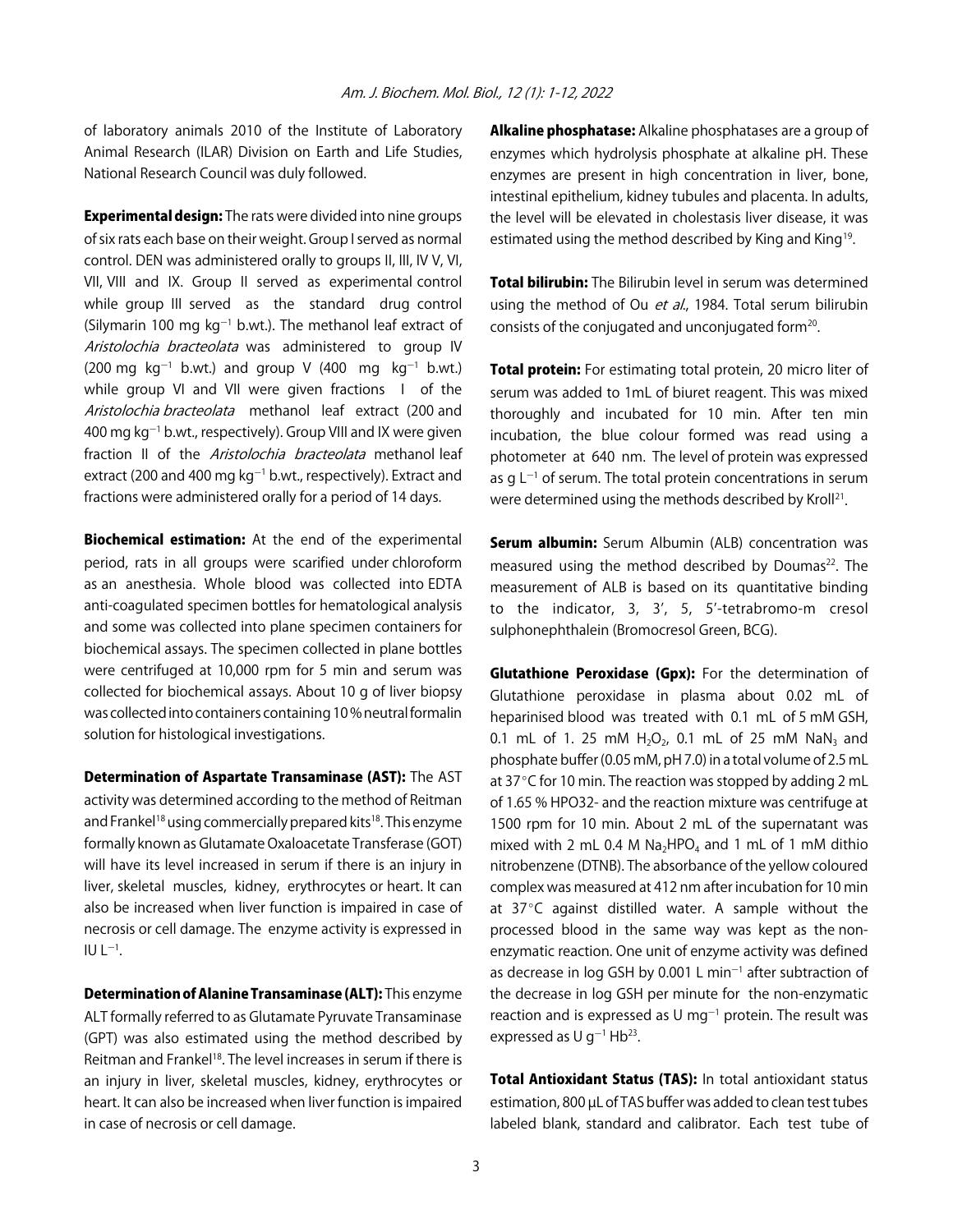sample and calibrator contain 50 µL of sample and calibrator, respectively and an initial absorbance at assay wavelength was recorded. TAS chromogen (125 µL) was then added to all three test tubes. This was mixed thoroughly and incubated for 5 min at 37 $^{\circ}$ C. The second absorbance was read at 600 nm<sup>24</sup>.

**Glutathione Reductase (GR):** Glutathione reductase activity was determined by the method of Pippennger<sup>23</sup>. Glutathione reductase was assayed by following the oxidation of NADPH at 340 nm at 37 $^{\circ}$ C. Glutathione reductase activity was expressed as mmol NADPH oxidized/min/mg protein.

**Superoxide Dismutase (SOD):** In SOD estimation, the procedure that was adopted is that described by Wooliams<sup>55</sup>. The reaction mixture contains, 1.9 mL of phosphate buffer (pH 7.8),  $1 \times 10.2$  M methionine,  $16.8 \times 10.5$  M NBT and  $1.17 \times 10.6$  M riboflavin, with suitably diluted erythrocyte hemolysate in a total volume of 3 mL. Illumination of the solution taken in 10 mL beaker was carried out in an aluminum foil lined box, with a 15 W fluorescent lamp for 10 min. Control without the enzyme source was always included. The absorbance was measured at 560 nm. The values were expressed in U g<sup>-1</sup> Hb  $^{25,26}$ .

In vitro antioxidant activity: The quantitative antioxidant activity of the methanol extracts and fractions, was determined using 1, 1-diphenyl-2-picryl-hydrazyl (DPPH) and ferric reducing antioxidant power (FRAP) assays as described by Sutharsingh *et al.*<sup>27</sup>.

**Hematological parameter:** Electrical impedance method used with Sysmex Hematology analyzer was used in the analysis of complete blood count of the test samples. Parameters studied includes, Hematocrit (HTC), Hemoglobin content, White Blood Cell count (WBC), Red Blood Cell count (RBC) and Platelets count<sup>28</sup>.

**Histological investigation:** The liver biopsies were excised from the experimental animal of each group after collecting the blood sample. The biopsies were fixed in 10% neutral formalin solution. The sections were processed in alcohol xylene series. They were then embedded in paraffin and sections of 0.45 microns were cut using microtome techniques. After microtomy, they were stained with hematoxylin and eosin. The different sections were examined microscopically for the evaluation of histopathological changes $29$ .

Data analysis: All data were presented as mean value±standard error of mean (SEM). One way ANOVA was used for multiple comparisons of groups followed by Duncan's Multiple Range Test (MRT) for the post-hoc treatment.

#### **RESULTS**

The result of phytochemical screening of Aristolochia bracteolata methanol leaf extract and fractions was shown in Table 1. From the result in Table 1 cardiac glycosides and free anthraquinones were not detected in methanol extract while poly phenols, steroids and free anthraquinone were absent in aqueous fraction. Terpenoids and free anthraquinone were also not detected in chloroform extract. In addition, both extract and fractions contain alkaloids, flavonoids, tannins, reducing sugars and saponins.

The effect of methanol leaf extract and fractions on liver function parameters in DEN induced hepatocellular damage and normal rats was shown in Table 2. The result showed the activity of ALT is significantly (p<0.05) increased in experimental group (125 $\pm$ 0.37 IU L<sup>-1</sup>) when compared to normal rats (75 $\pm$ 1.57 IU L<sup>-1</sup>).

The effect of the extract and fractions on bilirubin, total protein and albumin on DEN induced hepatocellular damage was shown in Table 3. Total protein and albumin decreased significantly in group administered n, n Diethylnitrosamine  $(51 \pm 0.51$  and  $28 \pm 0.45$  g L<sup>-1</sup>) compared to rats in normal control group (68 $\pm$ 0.40 and 43  $\pm$ 0.84 g L $^{-1}$ ) while subsequent treatment with methanol extract, fraction I and fraction II shows a significant ( $p$ <0.05) increase in the biochemical indices.

Antioxidant enzymes are elevated in tumor conditions as result of increase in free radicals. There were significant (p<0.05) decrease in these enzymes SOD (23 $\pm$ 0.75 %), GPx  $(493 \pm 1.16 \text{ U } g^{-1}$  Hb), TAS  $(2.19 \pm 0.09 \text{ mmol } L^{-1})$  and GR  $(25 \pm 0.68 \text{ U } L^{-1})$  compared to normal control group 46 $\pm$ 0.71%, 715 $\pm$ 1.77 U g $^{-1}$  Hb, 4.81 $\pm$ 0.08 mmol L $^{-1}$  and 45  $\pm$  1.30 U L<sup>-1</sup>, respectively (Table 4).

The effect of methanol leaf extract and fraction of Aristolochia bracteolata on hematological parameters in normal and n, n diethylnitrosamine induced liver damage wasere shown in Table 5. There were significant ( $p$ <0.05) decreases in hematocrit (HTC) ( $38 \pm 0.13$ %), Hb  $(12.67 \pm 0.05 \text{ g L}^{-1})$ , platelets  $(348 \pm 1.10 \text{ cells L}^{-1})$  and RBC  $(5.91 \pm 0.26$  cells  $L^{-1}$ ) compared to normal control group (57 $\pm$ 1.11%, 19.28 $\pm$ 0.06 g L<sup>-1</sup>, 667 $\pm$ 2.87 and 9.70 $\pm$ 0.13 cells L<sup>-1</sup>, respectively). However, all these parameters were significantly (p<0.05) increased when the rats were treated with methanol leaf extract and fractions of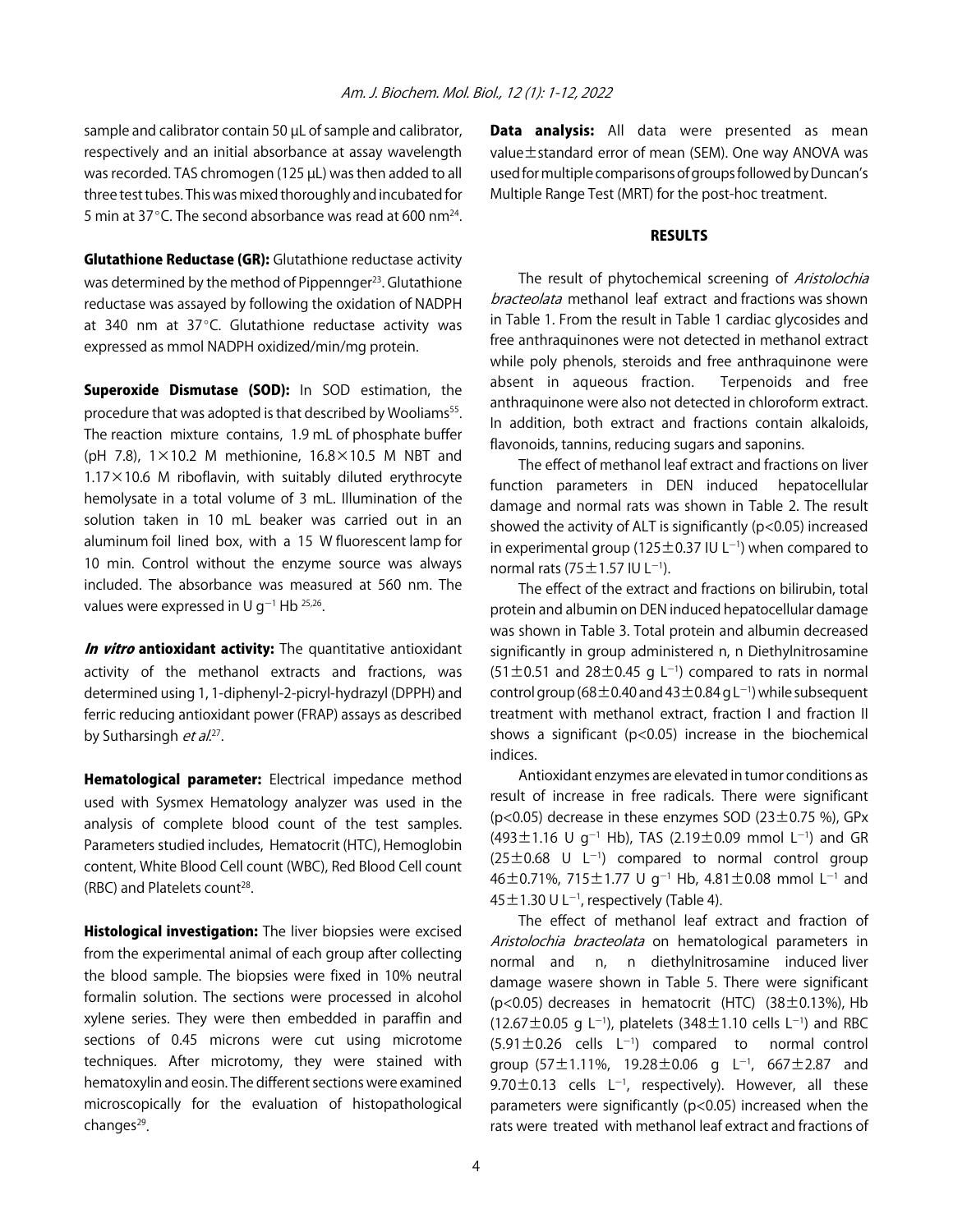#### Am. J. Biochem. Mol. Biol., 12 (1): 1-12, 2022

| Phytochemical      | Methanol extract | Aqueous fraction | Chloroform fraction |  |
|--------------------|------------------|------------------|---------------------|--|
| Alkaloids          |                  |                  |                     |  |
| Flavonoids         |                  |                  |                     |  |
| Polyphenols        |                  |                  |                     |  |
| Saponins           |                  |                  |                     |  |
| Tannins            |                  |                  |                     |  |
| Terpenoids         |                  |                  |                     |  |
| Steroids           |                  |                  |                     |  |
| Reducing sugars    |                  |                  |                     |  |
| Cardiac glycosides |                  |                  |                     |  |
| Phlobatannins      |                  |                  |                     |  |
| Free anthraquinone |                  |                  |                     |  |

Table 1: Qualitative phytochemical composition of Aristolochia bracteolata, methanol leaf extract and fractions

Present: +, Absent: -

Table 2: Effect of methanol extract and fractions of Aristolochia bracteolata on liver enzyme in DEN induced hepatocellular carcinoma

| Groups            | AST (IU $L^{-1}$ )           | ALT (IU $L^{-1}$ )           | ALP (IU $L^{-1}$ )               |
|-------------------|------------------------------|------------------------------|----------------------------------|
| Normal control    | $293 \pm 1.45$               | $75 + 1.57$                  | $274 \pm 1.71$                   |
| Exp. control      | $381 \pm 0.84*$              | $125 \pm 0.37*$              | $510 \pm 0.51*$                  |
| Std. drug control | $295 \pm 0.71$ <sup>*a</sup> | 78±0.73*a                    | $286 \pm 5.30^{*a}$              |
| Ext. Trt I        | $301 \pm 2.29$ <sup>*a</sup> | $88 \pm 1.66^{*a}$           | $291 \pm 3.33^{*a}$              |
| Ext. Trt II       | $298 \pm 1.57$ *a            | $80 \pm 1.30^{*}$            | $278 \pm 2.25^{*ab}$             |
| Fr. I Trt III     | 298±4.26*acd                 | $76 \pm 2.63$ abcd           | $280 \pm 20.91$ <sup>*abcd</sup> |
| Fr. I Trt IV      | $284 \pm 2.88$ abcd          | $70 \pm 1.98$ abcd           | $276 \pm 2.11$ <sup>abcd</sup>   |
| Fr. II Trt V      | $342 \pm 1.52$ <sup>*a</sup> | $121 \pm 1.71$ <sup>*a</sup> | $357 \pm 6.27$ *a                |
| Fr II Trt VI      | $320 \pm 1.84$ *a            | $94 \pm 3.10^{4}$            | 338 $\pm$ 3.48*a                 |

Values are Mean $\pm$ SEM (n = 6), \*Significantly increased (p<0.05) compared to normal control, <sup>a</sup>Significantly decreased (p<0.05) compared to negative control, bSignificantly decreased (p<0.05) compared to standard drug control, 'Significantly decreased (p<0.05) compared to Methanol Extract at the same dose, "Significantly decreased (p<0.05) compared to different fractions at the same dose, AST: Aspartate aminotransferase, ALT: Alanine aminotransferase, ALP: Alkaline phosphatase, ME: Methanol extract, FR: Fraction, Trt: Treatment

| Table 3: Effect of extract and fractions of <i>Aristolochia bracteolata</i> on some non-enzyme biochemical markers of liver disease in DEN induced hepatocellular carcinoma |  |
|-----------------------------------------------------------------------------------------------------------------------------------------------------------------------------|--|
|-----------------------------------------------------------------------------------------------------------------------------------------------------------------------------|--|

| Group             | Bilirubin (umol $L^{-1}$ )      | Protein $(qL^{-1})$          | Albumin (g $L^{-1}$ )       |
|-------------------|---------------------------------|------------------------------|-----------------------------|
| Normal control    | $3.11 \pm 0.03$                 | $68 + 0.01$                  | $43 + 0.84$                 |
| Exp. control      | $5.25 \pm 0.41*$                | $51 \pm 0.51$                | $28 + 0.45$                 |
| Std. drug control | $3.52 \pm 0.11$                 | $65 \pm 1.44^{\circ}$        | $42\pm0.58$ <sup>a</sup>    |
| Ext. Trt I        | $3.68 \pm 0.08$                 | $64 \pm 0.73$ <sup>a</sup>   | 38±0.71ª                    |
| Ext. Trt II       | $3.45 \pm 0.18$                 | $67 \pm 1.70$ <sup>ab</sup>  | $43 \pm 1.07$ <sup>ab</sup> |
| Fr. I Trt III     | $3.50 \pm 0.28$                 | $66 \pm 1.10^{\text{acd}}$   | $40\pm0.55$ <sup>acd</sup>  |
| Fr. I Trt IV      | $3.28 \pm 0.04$                 | $68 \pm 2.24$ <sup>abd</sup> | $45 \pm 1.05*$ abcd         |
| $Fr.$ II Trt V    | $4.41 \pm 0.08*{b}$ cd          | $62 \pm 1.69$ <sup>a</sup>   | $35 \pm 0.63$ <sup>a</sup>  |
| Fr II Trt VI      | $3.98 \pm 0.14$ <sup>*bcd</sup> | $65 \pm 0.51$ <sup>a</sup>   | $40 \pm 1.10^a$             |

Values are Mean $\pm$ SEM (n = 6), \*Significantly increased (p<0.05) compared to normal control, <sup>a</sup>Significantly increased (p<0.05) compared to negative control, <sup>b</sup>Significantly increased (p<0.05) compared to standard drug control, 'Significantly increased (p<0.05) compared to methanol extract at the same dose, <sup>d</sup>Significantly increased (p<0.05) compared to different fractions at the same dose, ME: Methanol extract, FR: Fraction, Trt: Treatment

| Table 4: Effect of methanol extract and fractions of <i>Aristolochia bracteolata</i> on antioxidant enzymes in DEN induced hepatocellular carcinoma |  |  |
|-----------------------------------------------------------------------------------------------------------------------------------------------------|--|--|
|                                                                                                                                                     |  |  |

| Groups            | SOD (%)                       | $GR (U L^{-1})$               | $GPx (U q^{-1} Hb.)$            | TAS (mmol $L^{-1}$ )           |
|-------------------|-------------------------------|-------------------------------|---------------------------------|--------------------------------|
| Normal control    | $46 \pm 0.71$                 | $45 \pm 1.30$                 | $715 \pm 1.77$                  | $4.81 \pm 0.08$                |
| Exp. control      | $23 \pm 0.75*$                | $25 \pm 0.68*$                | $493 \pm 1.16*$                 | $2.19 \pm 0.09*$               |
| Std. drug control | $43 \pm 0.40^{*a}$            | $38 \pm 0.55$ *a              | $705 \pm 2.48$ *a               | $4.57 \pm 0.10$ <sup>a</sup>   |
| Ext. Trt I        | $40 \pm 0.86$ <sup>*a</sup>   | $38 \pm 1.47$ <sup>*a</sup>   | $680 \pm 8.63^{*a}$             | $4.00 \pm 0.11$ <sup>*a</sup>  |
| Ext. Trt II       | $43 \pm 1.00^{*a}$            | $41 \pm 2.26^{*ab}$           | $701 \pm 1.17^{*a}$             | $4.41 \pm 0.07$ <sup>*a</sup>  |
| Fr. I Trt III     | $42 \pm 0.86*$ <sup>acd</sup> | $40 + 2.35*abcd$              | $710 \pm 25.07$ <sup>abcd</sup> | $4.60 \pm 0.17$ <sup>acd</sup> |
| Fr. I Trt IV      | $45 \pm 2.16$ abcd            | $44 \pm 0.51$ <sup>abcd</sup> | $720 \pm 1.62$ abcd             | $4.82 \pm 0.11$ abcd           |
| Fr. II Trt V      | $34 \pm 1.32^{*a}$            | $35 \pm 1.66$ <sup>*a</sup>   | $670 \pm 3.00$ <sup>*a</sup>    | $3.40 \pm 0.16^{*a}$           |
| Fr II Trt VI      | $40 \pm 2.52$ <sup>*a</sup>   | $41 \pm 2.20^{*ab}$           | $695 \pm 1.86$ *a               | $3.83 \pm 0.22$ *a             |

Values are Mean±SEM (n = 6), \*Significantly decreased (p<0.05) compared to normal control, <sup>a</sup>Significantly increased (p<0.05) compared to negative control, <sup>b</sup>Significantly increased (p<0.05) compared to standard drug control, 'Significantly increased (p<0.05) compared to methanol extract at the same dose, <sup>d</sup>Significantly increased (p<0.05) compared to different fractions the same dose, SOD: Superoxide dismutase, GTR: Gluthatione reductase, Gpx: Gluthatione peroxidase, TAS: Total antioxidant status, ME: Methanol extract, FR: Fraction, Trt: Treatment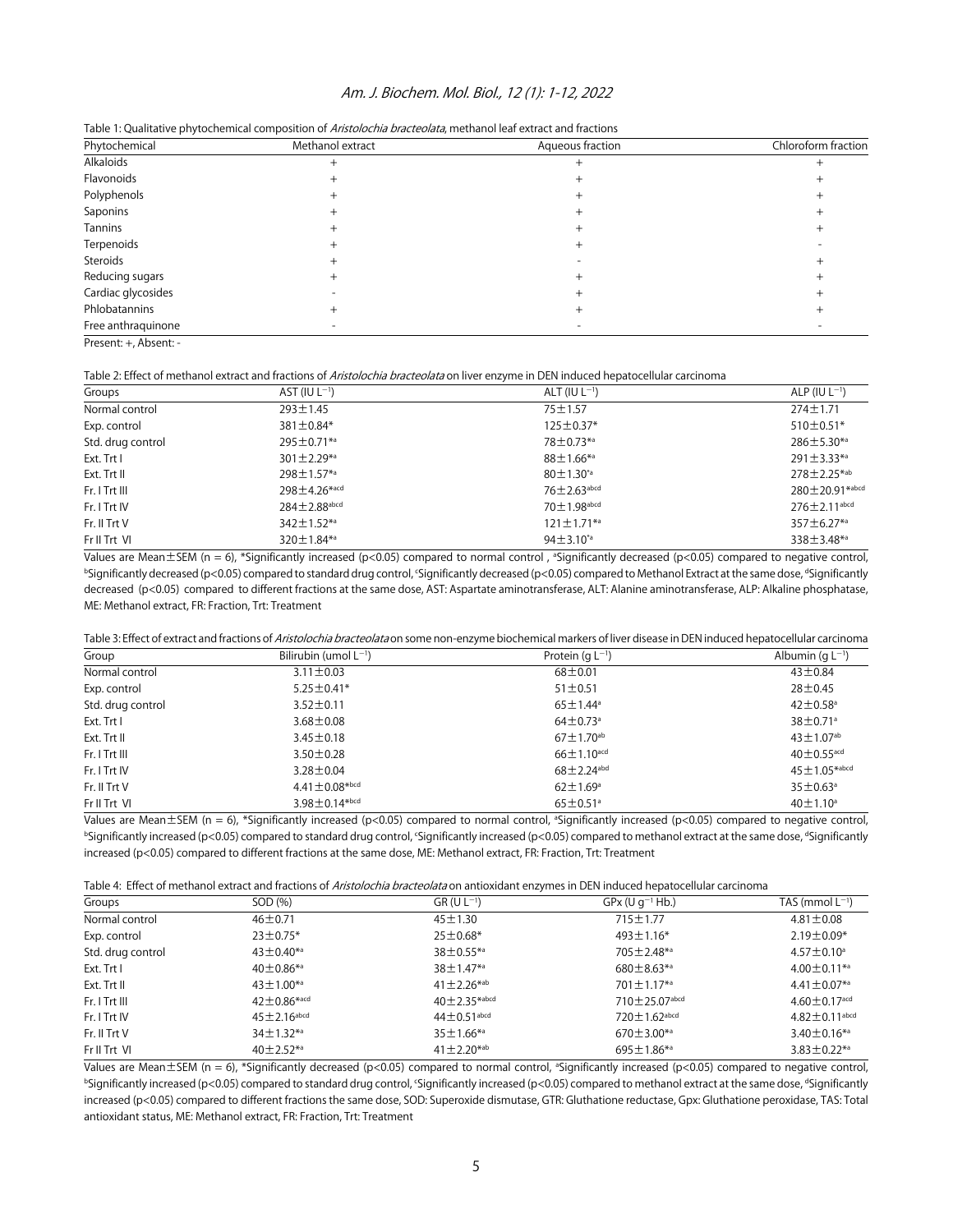

Fig. 1: DPPH radical scavenging activity of Aristolochia bracteolata methanol leaf extract and fractions ME: Methanol extract, FI: Fraction One, FII: Fraction two

|  | Table 5: Effect of methanol extract and fractions of <i>Aristolochia bracteolata</i> on hematological parameters in DEN induced hepatocellular carcinoma |  |  |  |
|--|----------------------------------------------------------------------------------------------------------------------------------------------------------|--|--|--|
|--|----------------------------------------------------------------------------------------------------------------------------------------------------------|--|--|--|

| Groups            | HTC $(% )$                    | Hb (g $L^{-1}$ )                | WBC (cells $L^{-1}$ ) | RBC (cells $L^{-1}$ )         | $PLT$ (cells $L^{-1}$ )        |
|-------------------|-------------------------------|---------------------------------|-----------------------|-------------------------------|--------------------------------|
| Normal control    | 57 <sup>±</sup> 0.11          | 19.28 ± 0.06                    | $11.6 \pm 0.05$       | $9.70 \pm 0.13$               | $667 \pm 2.87$                 |
| Exp. control      | $38 \pm 0.13*$                | 12.67±0.05*                     | $18.4 \pm 0.10$       | $5.91 \pm 0.26*$              | $348 \pm 1.10*$                |
| Std. drug control | $56 \pm 0.20^{\circ}$         | $18.67 \pm 0.10^a$              | $11.3 \pm 0.15$       | $9.52 \pm 0.51$ <sup>a</sup>  | $668 \pm 1.82$ <sup>a</sup>    |
| Ext. Trt I        | $52 \pm 1.22$ *a              | 17.34±0.41 <sup>*a</sup>        | $12.7 \pm 0.21$       | $8.61 \pm 0.14$ <sup>a</sup>  | $638 \pm 1.32$ *a              |
| Ext. Trt II       | $54 \pm 0.66$ *a              | $18.02 \pm 0.25$ <sup>a</sup>   | $12.4 \pm 0.19$       | $8.94 \pm 0.31$ <sup>a</sup>  | $645 \pm 5.49^{*a}$            |
| Fr. I Trt III     | $55 \pm 2.01$ acd             | $18.33 \pm 1.00$ <sup>acd</sup> | $11.8 \pm 0.37$       | 9.26 $\pm$ 0.14 <sup>ad</sup> | $652 \pm 1.64$ <sup>*acd</sup> |
| Fr. I Trt IV      | $58 \pm 1.61$ <sup>abcd</sup> | 19.29±0.24 <sup>*a</sup>        | $11.4 \pm 0.11$       | $9.58 \pm 0.26$ <sup>ad</sup> | $660 \pm 1.59$ *ac             |
| Fr. II Trt V      | $48 \pm 1.08$ *a              | $16.14 \pm 0.36$ *a             | $13.0 \pm 0.27$ bd    | $8.34 \pm 0.12$ <sup>a</sup>  | $610 \pm 1.068$ <sup>a</sup>   |
| Fr II Trt VI      | $51 \pm 0.65$ *a              | 17.03 ± 0.27*a                  | $12.8 \pm 0.17$       | $8.78 \pm 0.30^{\circ}$       | $625 \pm 2.10^{*a}$            |

Values are Mean $\pm$ SEM (n = 6), \*Significantly decreased (p<0.05) compared to normal control, <sup>a</sup>Significantly increased (p<0.05) compared to negative control, <sup>b</sup>Significantly increased (p<0.05) compared to standard drug control, 'Significantly increased (p<0.05) compared to Methanol Extract at the same dose, <sup>d</sup>Significantly increased (p<0.05) compared to different fractions at the same dose, HTC: Heamatocrit, Hb: Heamoglobin, WBC: White blood cell, RBC: Red blood cell, PLT: Platelets, M: Methanol extract, FR: Fraction, Trt: Treatment

Aristolochia bracteolata. More so, WBC was found to be significantly (p<0.05) increased in experimental control  $(18.4\pm0.10$  cells L<sup>-1</sup>) compared to normal control as presented on the table. However, treatment with methanol leaf extract, fraction I and fraction II significantly ameliorated these changes in hematological parameters, in a dose dependent manner with 200 and 400 mg  $kg^{-1}$  b.wt., fraction I, showing the most effect.

The DPPH radical scavenging activity of Aristolochia bracteolata methanol leaf extract and fractions was presented in Fig. 1. The DPPH activity was found to be dose

dependent in methanol extract and chloroform extract with the highest activity observed at 100 mg mL $^{-1}$ . The IC $_{50}$  for the methanol extract, aqueous fraction and chloroform extract are 55.1, 55.9 and 52.8 mg mL $^{-1}$ , respectively. Similarly, ferric reducing antioxidant power of Aristolochia bracteolata methanol leaf extract and its fractions were presented in Fig. 2. Aqueous fraction produced 50 % of antioxidant activity with a concentration of 56.3 mg mL $^{\rm -1}.$ 

The photomicrograph of the liver sections was shown in Fig. 3(a-i). There were gross liver cell damages following treatment with DEN as seen in plate A2. Subsequent treatment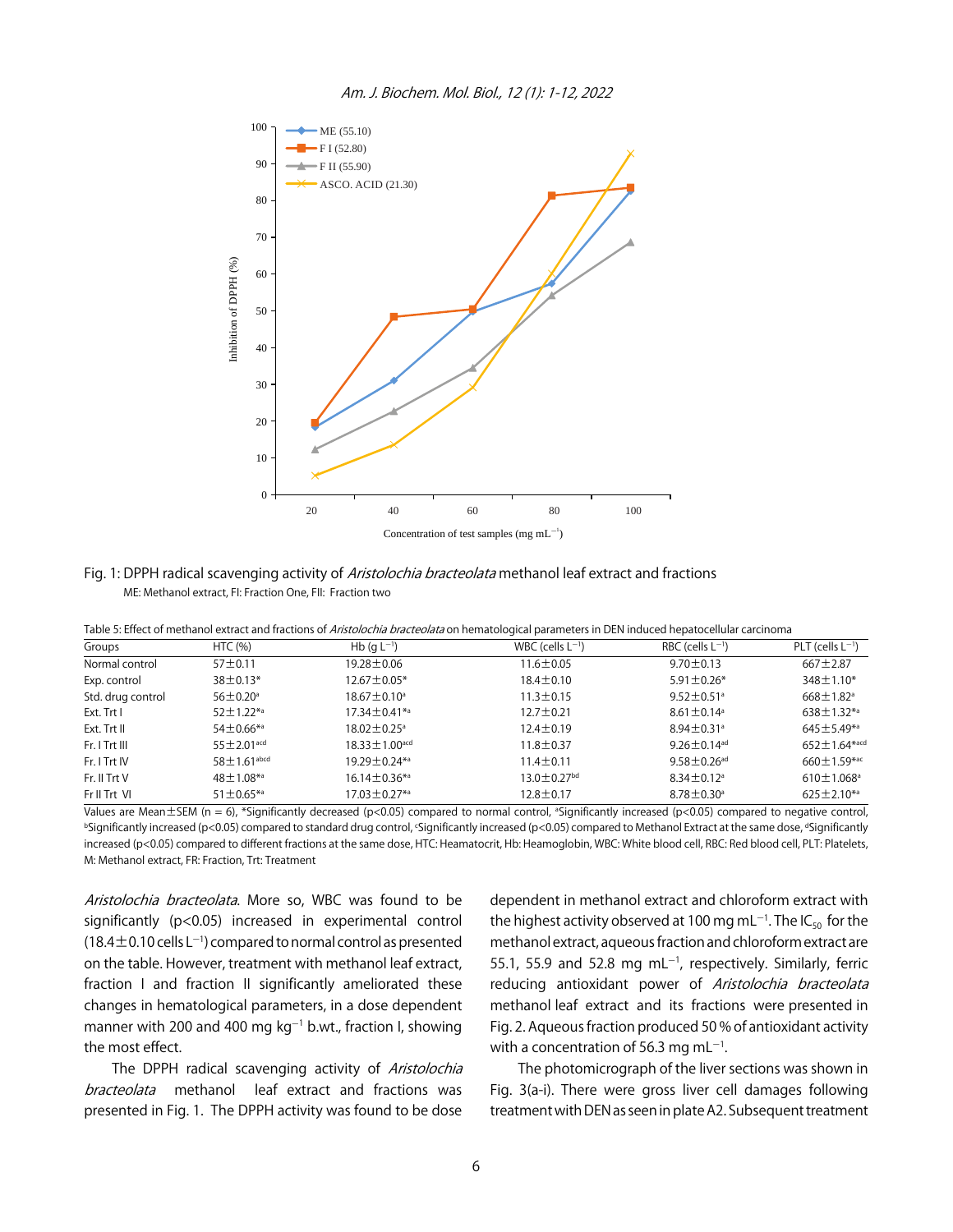



Fig. 2: Ferric reducing antioxidant power of Aristolochia bracteolata methanol leaf extract and fractions ME: Methanol extract, FI: Fraction One, FII: Fraction two

with Silymarin (standard drug) and the methanol leave extract and fractions of Aristolochia bracteolata shows less liver cell damages, preserved hepatic architecture, mild fibrosis and focal hyperchromasia and a near normal architecture of the liver (Plate A3 and A9, respectively) compared to normal control animals.

#### **DISCUSSION**

Plants were identified as useful sources of natural antioxidants that can protect against oxidative stress and therefore, have a main role to protect against injuries from lipid peroxidation<sup>30</sup>. Antioxidants are substances that protect living cells from the damages caused by free radicals. The antioxidative effect is mainly related to their bioactive compounds such as phenols, flavonoids, tannins, saponins and alkaloids. The antioxidant activity of phenolic compounds is mainly due to their redox properties, which plays an important role in absorbing and neutralizing free radicals, quenching singlet and triplet oxygen or decomposing peroxides31. One of the important roles of antioxidants is to inhibit the chain reaction of lipid peroxidation $32$ . The presence of significant amount of alkaloids, flavonoids, saponins, tannins and phenols in the methanol leaf extract of Aristolochia bracteolata confirmed its use as medicinal plant as reported by Periyasamy and Mahalingam as revealed in Table 1 of this study $31,33$ .

The use of DPPH radical provides an easy, rapid and convenient method to evaluate antioxidant and radical scavenging potentials of plants products<sup>34</sup>. The antioxidant activity of medicinal plant is mainly related to their bioactive compounds such as phenols and flavonoids. In this study, the methanol extract, aqueous and chloroform fractions of the plant were able to show free radical scavenging activities. In Fig. 1 DPPH radical was used as a stable free radical to determine the antioxidant property of natural compounds and the scavenging of stable radical (DPPH) was considered a valid and easy assay to evaluate scavenging activity of antioxidant<sup>35</sup>. The results of this study indicates that antioxidant activity were found to be significantly  $(p<0.05)$ higher in aqueous fraction compared to chloroform fraction and methanol extract (Fig. 1). The increased formation of free radicals was associated with the increase in lipid peroxidation. One of the important roles of antioxidants is to inhibit the chain reaction of lipid peroxidation<sup>32</sup>.

In FRAP (Fig. 2) method the total antioxidant activity exhibited by the extracts and fractions is revealed. The antioxidant activities has been attributed to the various mechanisms such as prevention of chain initiations, the binding of transition metal ion catalysts, decomposition of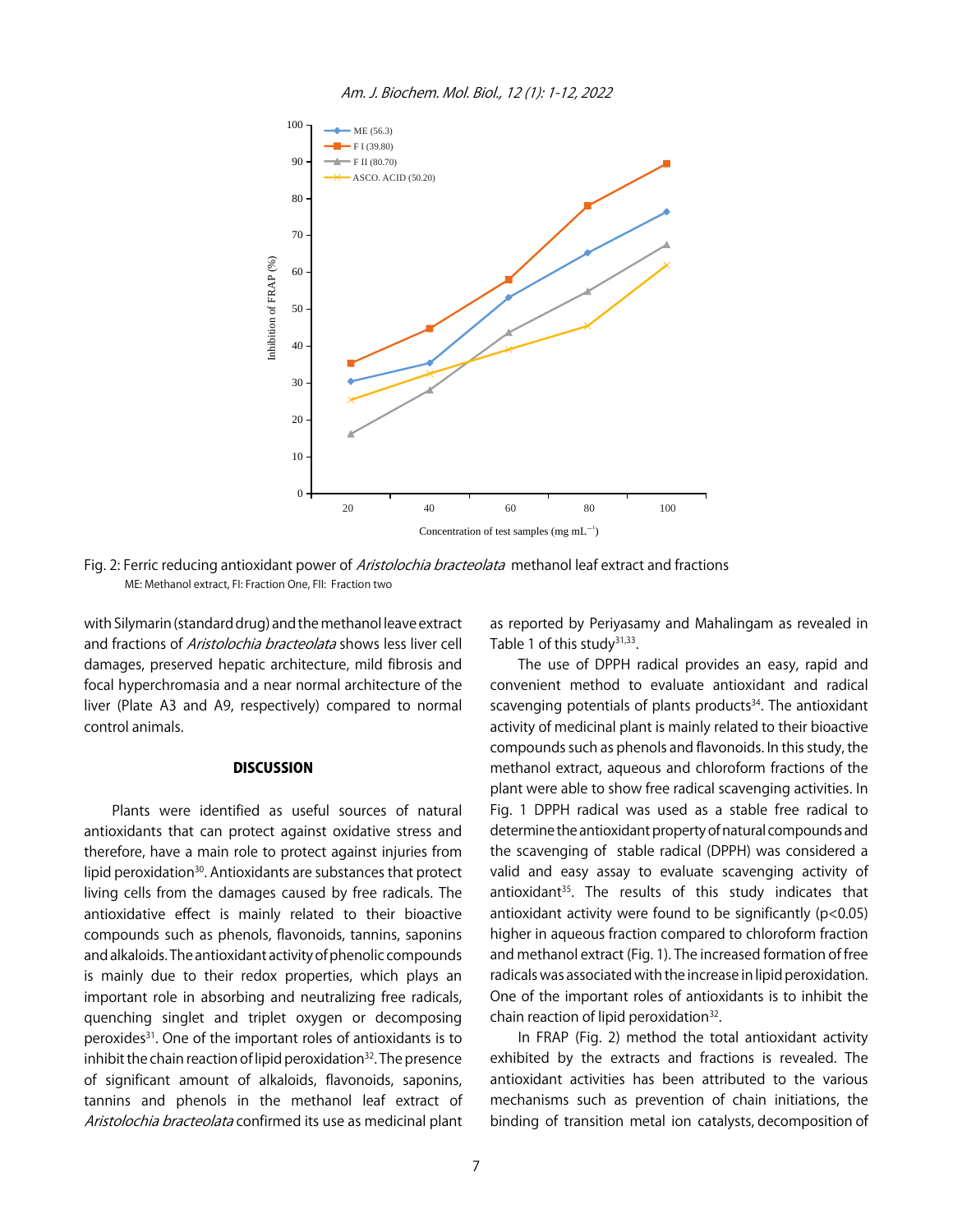

#### Fig. 3(a-I): Photomicrograph of the liver histological sections shown at 10x magnification

(a) Normal control showed normal architecture of the liver, the portal triad (b) DEN induced and untreated section showed gross liver cell damage, (c) section from group three (3), treated with standard drug showing less liver cell damage, (d) Section of rats treated with 200 mg kg<sup>-1</sup> b.wt. methanol extract. This section showed marked destruction of hepatocytes and fibrosis, (e) DEN + 400 mg kg<sup>-1</sup> b.wt. methanol extract showing improved hepatic architecture, (f) This section shows mild fibrosis and focal hyperchromasia, (g) Liver section of rats treated with 400 mg kg<sup>-1</sup> b.wt. of fraction one (1) showing preserved hepatic architecture (arrow) similar to the control group and (h, i) Shows sections of the liver of rats treated with 200 and 400 mg kg $^{-1}$  b.wt. of fraction II, respectively. There was a near normal architecture compared to normal control animals

peroxides, the prevention of continued hydrogen attraction, the reductive capacity of radical scavenging and the reducing capacity of a compound may serve as a significant indicator of its potential antioxidant activity $36,37$ . The findings in this study was in consonance with earlier reports by Evans *et al*.<sup>38,39</sup> on the use of plant as an antioxidant agent $40$ .

Biochemical marker enzymes are used to screen particularly liver diseases for differential diagnosis, prognosis, monitoring the progress and for assessing the response to therapy<sup>41</sup>. These enzymes are unique and changes in their activities reflect the effect of proliferation of cells with growth potential and its metabolic turnover. The rise in their activities is shown to be a good correlation with the number of transformed cells in liver damage. The result of this shows that administration of DEN in rats led to significant elevation of all liver enzymes markers alanine amino transferase, aspartate

amino transferase and alkaline phosphatase as seen in (Table 2). The findings of the present study (Table 2) showed that DEN administration (group two) caused significant liver impairment by causing the plasma levels of cytosolic and mitochondrial enzymes (aspartate transaminases, alanine transaminases and alkaline phosphatase) and bilirubin to significantly increase, compared to the normal control group. This is as a result of tissue damage that leads to leakage of these marker enzymes into the plasma 42. Hepatocellular injury is assessed by serum increase of aspartate transaminases and alanine transaminases activities. Aspartate transaminases is directly associated with the conversion of amino acids to ketoacids and is increased in the tumor condition $43$ . Inflammation or obstruction of the biliary tract (Cholestasis) is indicated by an elevated alkaline phosphatase as revealed in the experimental group<sup>44</sup>. However, oral post treatment of rats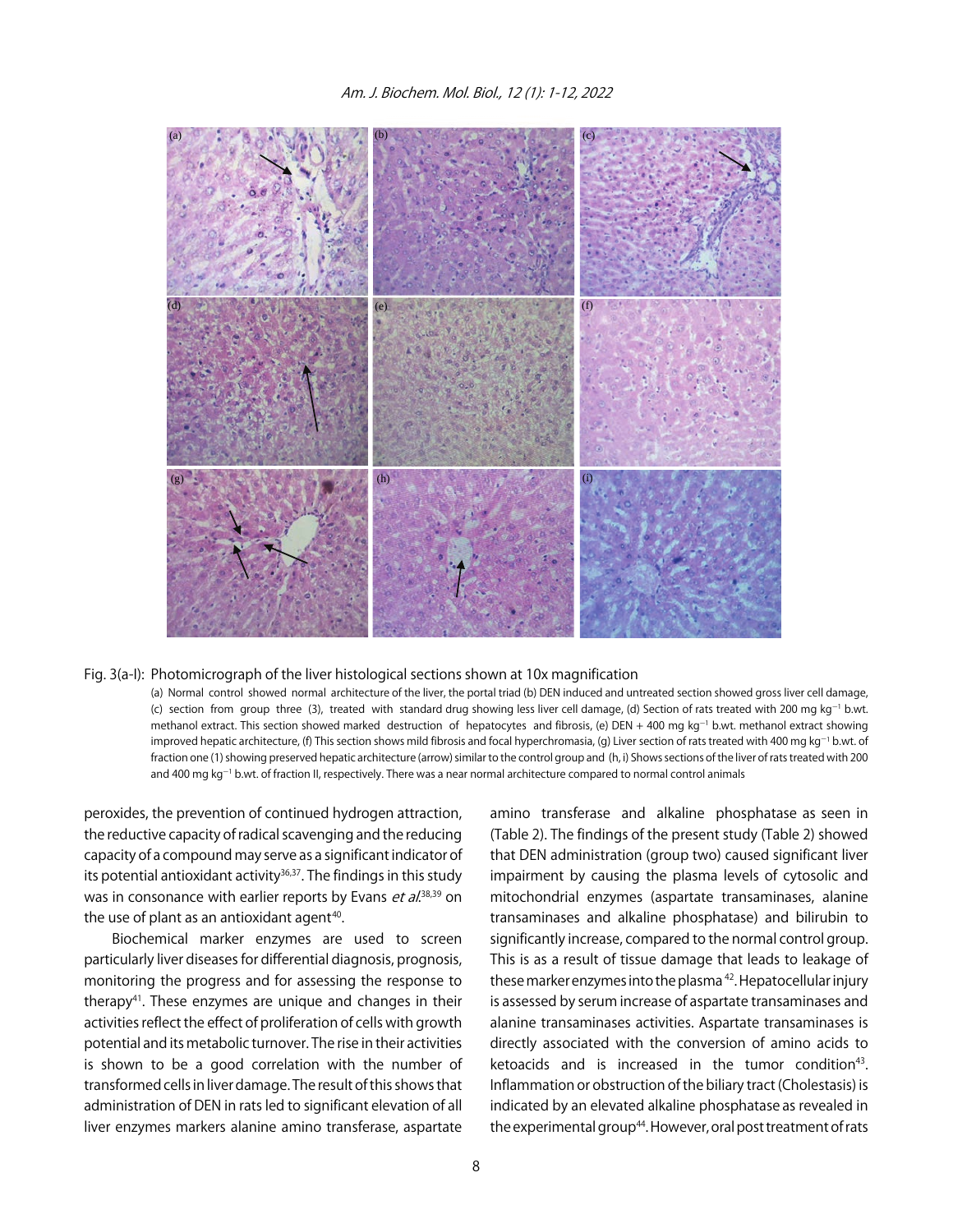with standard drug Silymarin improves all these liver marker enzymes, similarly, the treatment of rats with the extract of Aristolochia bracteolata also shows an improvement. Meanwhile appreciable and significant improvement were observed in rats treated with 200 and 400 mg  $kg^{-1}$  b.wt., of both methanol extract and fraction I, respectively in all liver marker enzymes when compared to normal group (Table 2). This was mainly due to the phytochemicals present in these extract and fractions, most especially fraction I (alkaloids, phenols and flavonoids) which may have synergistically scavenged the free radicals generated as a result of DEN administration.

In Table 3, DEN induced hepatocellular carcinoma are characterized by decrease in total protein and albumin similar to the findings of who also observed decrease in serum level of total protein in hepatocellular carcinoma bearing rats as compared to normal rats<sup>45,46</sup>. Bilirubin concentration was increased in DEN administered rats due to the disturbance in the transport function of the hepatocytes as a result of hepatic injury causing the leakage of enzymes from cells as a result of altered permeability of membrane<sup>47</sup>. The observations of the present study is in accordance with earlier reports of Nagaraja *et al*.<sup>45</sup>, Arirudran *et al*.<sup>46</sup>. This observed derangement is as a result of hepatotoxicity which leads to hepatocellular damage consequently causing defective protein biosynthesis in the liver. The decrease in albumin is due to the fact that, DEN intoxication causes disruption and disassociation of polyribosomes on endoplasmic reticulum and thereby reducing the biosynthesis of protein 46. In line with this finding, there was a significant decrease in the levels of serum bilirubin and significant increase in total protein and albumin in the liver of rats treated with Aristolochia bracteolata methanol extract and fractions. The observed improvements in treated animals is as a result of the plant's ability to scavenge the free hydroxyl and peroxyl radicals which interfere with protein biosynthesis. Decline in the activities of liver antioxidant enzymes (Table 4) such as superoxide dismutase, glutathione reductase, glutathione peroxidase and total antioxidant status shown by the result of this study is in agreement with earlier studies of Patel *et al*.<sup>11</sup> Surendran *et al*.<sup>48</sup>. Superoxide dismutase, glutathione reductase, glutathione peroxidase and total antioxidant status enzymes are important scavengers of superoxide ions and hydrogen peroxide. These enzymes prevent generation of hydroxyl radicals and protect the cellular constituents from oxidative damage. Earlier studies regarding mechanism of DEN induced hepatotoxicity have shown that glutathione peroxidase plays a key role in detoxifying the reactive toxic metabolites of DEN and that

liver necrosis begins when antioxidant enzyme stores are markedly depleted<sup>48</sup>. The protective properties of *Aristolochia* bracteolata against DEN induced oxidative stress in rats might be attributed to the antioxidant (alkaloids, flavonoids, tannins, reducing sugars and saponins) present in Aristolochia bracteolata which can prevent oxidative changes in composition of the membrane phospholipids, hepatic glutathione depletion and improve the functional markers of liver damage<sup>49</sup>.

The significant decrease of hematological indices in DEN treated group (Table 5) have been attributed to DEN toxicity and its direct effect on hematopoietic system as a result of tumor necrosis factor alpha  $(TNF-\alpha)$  blunting the physiological effect of erythropoietin and interfering with the ability of the body to store iron<sup>50</sup>. On the other hand, WBC count increased in DEN treated group signifying liver cell damage which has weakened immune system as reported by Gnanaraja<sup>51</sup>. The effect of this fraction (fraction I) as observed on hematological indices may be due to the presence of phenols, flavonoids and alkaloids in the fraction which may inhibit the activity of TNF- $\alpha$ , this could be responsible for the reversal of the damage done to erythropoiesis stimulation site<sup>52</sup>.

The photomicrograph (Fig. 3a-i) of DEN induced hepatocellular injury in the liver biopsies indicate hepatocytes that are marked with polymorphs at focal points, cellular hyperplasia and loss of lobular architecture, dilatations of hepatic sinusoids (Plate A2) with kupffer cell hyperplasia. These observations were in close conformity to the findings reported by Youssef *et al*.<sup>53</sup>. Similar findings were reported by Mohammed *et al.*<sup>54</sup>, who showed that treatment with DEN leads to vacuolated hepatocytes with fatty change, dilated blood sinusoids, massive portal leucocytic infiltration and disordered arrangement of dysplastic hepatocytes with typical hyper chromatic nuclei. This healing effect is as result of the antioxidant, anti-inflammatory and anti-tumor effects of A. bracteolata.

#### CONCLUSION

Generally, this study has shown the administration of methanol leaf extract of *Aristolochia bracteolata* and its fractions shows healing effect on the liver cells in a dose dependent manner, with significant healing effects seen in aqueous fraction. This occurs possibly through the antiproliferative, antioxidant and anti-inflammatory effects of this natural product by maintaining the hepatocellular membrane integrity.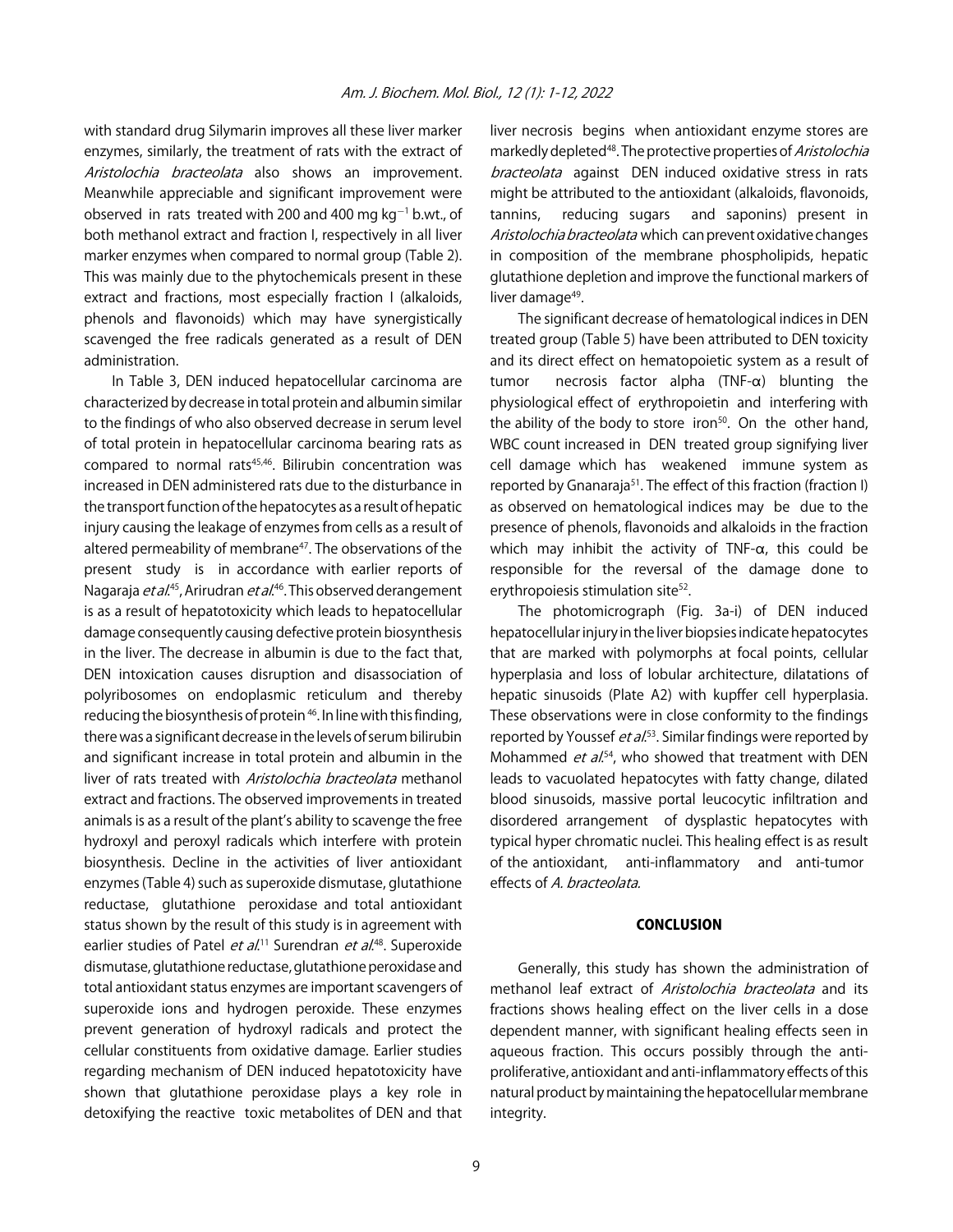#### SIGNIFICANCE STATEMENT

To our best knowledge, this study is the first of its kind to describe the healing effect of methanol leaf extract of Aristolochia bracteolata and its fractions in diethylnitrosamine induced hepatocellular damage. This study shows that the fractions and extract of Aristolochia bracteolata can be seen a novel pharmacological and therapeutic agent in hepatocellular damage. However, further study is needed to understand the exact mechanism of action of the fractions and extract of Aristolochia bracteolata in this research work.

#### ACKNOWLEDGMENTS

The authors would like to acknowledge the head of department Prof. M.S. Nadro and all the staff of the department for their support and encouragement. The authors also acknowledge Adamawa- German Medical Center, Yola for granting the authors the permission to use their laboratory for analysis.

#### **REFERENCES**

- 1. Asrani, S.K., H. Devarbhavi, J. Eaton and P.S. Kamath, 2019. Burden of liver diseases in the world. J. Hepatol., 70: 151-171.
- 2. Ghoncheh, M., M. Mohammadian, A. Mohammadianhafshejani and H. Salehiniya, 2017. The incidence and mortality of colorectal cancer and its relationship with the human development index in Asia. Ann. Global Health, 82: 726-737.
- 3. Mohammadi, M., M. Naderi, M.A. Ansari, N. Mahdavifar and M. Mohammadian, 2018. Investigation of the relationship between breastfeeding and leukemia in children. Iran. J. Pediatr. Hematol. Oncol., 8: 9-14.
- 4. Ferlay, J., I. Soerjomataram, R. Dikshit, S. Eser and C. Mathers et al., 2015. Cancer incidence and mortality worldwide: sources, methods and major patterns in GLOBOCAN 2012. Int. J. Cancer, 136: E359-E386.
- 5. Shen, Q., J. Fan, X.R. Yang, Y. Tan and W. Zhao et al., 2012. Serum DKK1 as a protein biomarker for the diagnosis of hepatocellular carcinoma: a large-scale, multicentre study. Lancet Oncol., 13: 817-826.
- 6. Qian, Y. and C.Q. Ling, 2004. Preventive effect of ganfujian granule on experimental hepatocarcinoma in rats. World J. Gastroenterol., 10: 755-757.
- 7. Stewart, B.W. and C.P. Wild, 2014. "Cancer etiology". World Cancer Report 2014. World Health Organization. 1st Edn., World Health Organization, Switzerland, ISBN-13 9789283204299, Pages: 953.
- 8. Plascencia, H., A. Cruz, R. Solís, M. Díaz and J. Vázquez, 2014. Iatrogenic displacement of a foreign body into the periapical tissues. Case Rep. Dent., Vol. 2014. 10.1155/2014/698538.
- 9. Liao, D.J., A. Blanck, P. Eneroth, J.A. Gustafsson and I.P. Hallstrom, 2001. Diethylnitrosamine causes pituitary damage, disturbs hormone levels and reduces sexual dimorphism of certain liver functions in the rat. Environ. Health Perspect., 109: 943-947.
- 10. Kajaria, D., J. Tripathi and S.K. Tiwari, 2011. Nebulization therapy-a novel approach to drug delivery system in Ayurveda. Int. Res. J. Pharm., 2: 18-20.
- 11. Patel, J.R., M.S. Rajan, S. Ashok and A.R. Shabaraya, 2013. Protective effect of *Uvaria narum* Bl. leaves on carbon tetrachloride induced hepatotoxicity in rats. J. Appl. Pharm. Sci., 3: 164-168.
- 12. Khaleeliah, W.M.H., 2001. Screening for anticancer activity of Palestinian plants. Masters Thesis, An-Najah National University, Palestine, pp: 1-10. https://www. plantsjournal.com/archives/2017/vol5issue1/PartE/5-1-38- 883.pdf
- 13. Abiola, S.T., F.M. Oluwaseun, M.O. Ono-jefe-eroro and E.O. Farombi, 2020. Regulation of connective components in indomethacin-induced gastric ulcer healing in wistar rats. Am. J. Biochem. Mol. Biol., 10: 35-44.
- 14. Negi, P.S., C. Anandharamakrishnan and G.K. Jayaprakasha, 2003. Antibacterial activity of Aristolochia bracteata root extracts. J. Medic. Food, 6: 401-403.
- 15. Alagesaboopathi, C., 2009. Ethnomedicinal plants and their utilization by villagers in Kumaragiri hills of Salem district of Tamilnadu, India. Afr. J. Trad., Compl. Alt. Med., 6: 222-227.
- 16. Trease, G.E. and W.C. Evans, 2002. Introduction and General Methods in Pharmacognosy. 14th Edn., Alden press, London, ISBN-13: 9780702018992, Pages: 204.
- 17. Foo, L.Y. and J.J. Karchesy, 1989. Procyanidin polymers of douglas fir bark: Structure from degradation with Phloroglucinol. Phytochem., 28: 3185-3190.
- 18. Reitman, S. and S. Frankel, 1957. A colorimetric method for the determination of serum glutamic oxalacetic and glutamic pyruvic transaminases. Am. J. Clin. Pathol., 28: 56-63.
- 19. Kind, P.R.N. and E.J. King, 1954. Estimation of plasma phosphatase by determination of hydrolysed phenol with amino-antipyrine. J. Clin. Pathol., 7: 322-326.
- 20. Ou, C.N., G.E. Gilman and G.J. Buffone, 1984. Evaluation of the Kodak EKTACHEM clinical chemistry slide for the measurement of bilirubin in newborns. Clinica Chim. Acta, 140: 167-172.
- 21. Kroll, M., 1999. Tietz textbook of clinical chemistry, third edition. Carl A. Burtis and Edward R. Ashwood, Eds., Philadelphia, PA: WB Saunders, 1998, 1917 pp., \$195.00. ISBN: 0-7216-5610-2. Clin. Chem., 45: 913-914.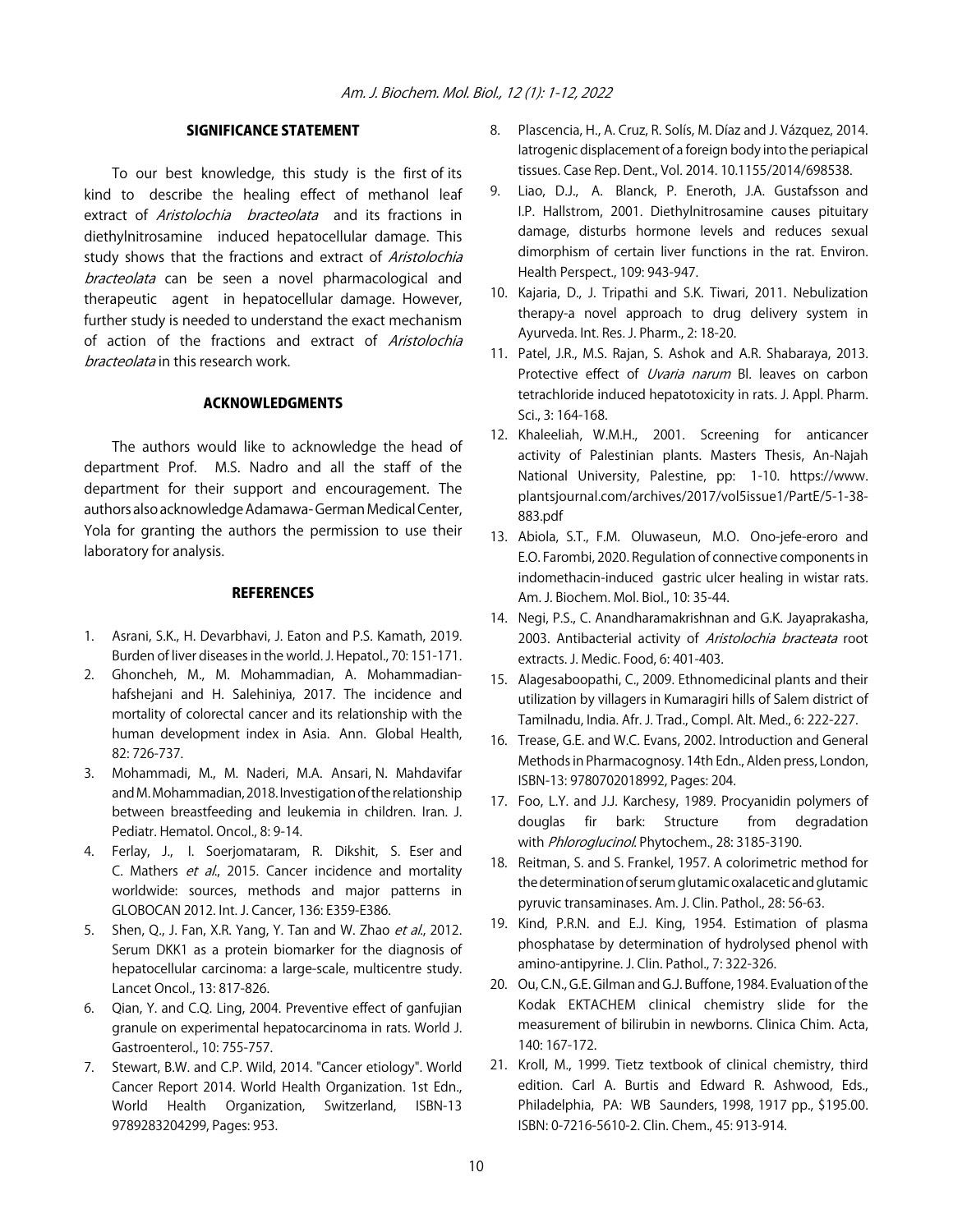- 22. Doumas, B.T., W.A. Watson and H.G. Biggs, 1971. Albumin standards and the measurement of serum albumin with bromcresol green. Clin. Chim. Acta, 31: 87-96.
- 23. Ilio, C.D., G. Polidoro, A. Arduini, A. Muccini and G. Federici, 1983. Glutathione peroxidase, glutathione reductase, glutathione s-transferase and gammaglutamyltranspeptidase activities in the human early pregnancy placenta. Biochem. Med., 29: 143-148.
- 24. Erel, O., 2004. A novel automated direct measurement method for total antioxidant capacity using a new generation, more stable ABTS radical cation. Clin. Biochem., 37: 277-285.
- 25. Rukmini, M.S., B. D'Souza and V. D'Souza, 2004. Superoxide dismutase and catalase activities and their correlation with malondialdehyde in schizophrenic patients. Indian J. Clin. Biochem., 19: 114-118.
- 26. Sun, Y., L.W. Oberley and Y. Li, 1988. A simple method for clinical assay of superoxide dismutase. Clini. Chem., 34: 497-500.
- 27. Sutharsingh, R., S. K avimani, B. Jayakar, M. Uvarani and A. Thangathirupathi, 2012. Quantitive phytochemical estimation and antioxidant studies on aerial parts of Naravelia seylanica DC. Int. J. Pharm. Stud. Res., Vol. 2.
- 28. Ike, S.O., T. Nubila, E.O. Ukaejiofo, I.N. Nubila, E.N. Shu and I. Ezema, 2010. Comparison of haematological parameters determined by the sysmex KX - 2in automated haematology analyzer and the manual counts. BMC Clin. Pathol., Vol. 10. 10.1186/1472-6890-10-3.
- 29. Akshatha, G.M., S.K. Raval, G.M. Arpitha, S.H. Raval and D.J. Ghodasara, 2018. Immunohistochemical, histopathological study and chemoprotective effect of Solanum nigrum in n-nitrosodiethylamine-induced hepatocellular carcinoma in wistar rats. Vet. World, 11: 402-409.
- 30. Repetto, M.G. and S.F. Llesuy, 2002. Antioxidant properties of natural compounds used in popular medicine for gastric ulcers. Braz. J. Med. Biol. Res., 35: 523-534.
- 31. Mohamed, M.S., M.T. Idriss, A.I.M. Khedr, H.A. AlGadir and S. Takeshita et al., 2014. Activity of Aristolochia bracteolata against Moraxella catarrhalis. Int. J. Bacteriol., Vol. 2014, 10.1155/2014/481686.
- 32. Jain, A., M. Soni, L. Deb, A. Jain, S.P. Rout, V.B. Gupta and K.L. Krishna, 2008. Antioxidant and hepatoprotective activity of ethanolic and aqueous extracts of Momordica dioica Roxb. leaves. J. Ethnopharmacol., 115: 61-66.
- 33. Dahiya, P. and S. Purkayastha, 2012. Phytochemical screening and antimicrobial activity of some medicinal plants against multi-drug resistant bacteria from clinical isolates. Indian J. Pharm. Sci., 74: 443-450.
- 34. Greaves, R.F., G.A. Woollard, K.E. Hoad, T.A. Walmsley and L.A. Johnson et al., 2014. Laboratory medicine best practice guideline: Vitamins a, e and the carotenoids in blood. Clin. Biochemist. Rev., 35: 81-113.
- 35. Salama, S.M., M.A. Abdulla, A.S. AlRashdi, S. Ismael, S.S. Alkiyumi and S. Golbabapour, 2013. Hepatoprotective effect of ethanolic extract of Curcuma longa on thioacetamide induced liver cirrhosis in rats. BMC Complement. Altern. Med., Vol. 13. 10.1186/1472-6882-13-56.
- 36. Bhalodia, N., P. Nariya, V. Shukla and R. Acharya, 2013. In vitro antioxidant activity of hydro alcoholic extract from the fruit pulp of *Cassia fistula* linn. Int. Q. J. Res. Ayurveda, 34: 209-214.
- 37. Elmastas, M., I. Gulcin, O. Isildak, O.I. Kufrevioglu, K. Ibaoglu and H.Y. Aboul-Enein, 2006. Radical scavenging activity and antioxidant capacity of bay leaf extracts. J. Iran. Chem. Soc., 3: 258-266.
- 38. Evans, J.L., I.D. Goldfine, B.A. Maddux and G.M. Grodsky, 2002. Oxidative stress and stress-activated signaling pathways: A unifying hypothesis of type 2 diabetes. Endocr. Rev., 23: 599-622.
- 39. Lagnika, L., E. Anago and A. Sanni, 2011. Screening for antibacterial, antioxidant activity and toxicity of some medicinal plants used in Benin folkloric medicine. J. Med. Plants Res., 5: 773-777.
- 40. Rahmat, A., V. Kumar, L.M. Fong, S. Endrini and H.A. Sani, 2004. Determination of total antioxidant activity in three types of local vegetables shoots and the cytotoxic effect of their ethanolic extracts against different cancer cell lines. Asia. Pac. J. Clin. Nutr., 13: 308-311.
- 41. Zimmer, R. and P. Thomas, 2001. Mutations in the carcinoembryonic antigen gene in colorectal cancer patients: implications on liver metastasis. Cancer Res., 61: 2822-2826.
- 42. Jorge, P.A.R., E.A.D. Almeida, M.R. Ozaki, M. Jorge and A. Carneiro, 2005. Effects of atorvastatin, fluvastatin, pravastatin and simvastatin on endothelial function, lipid peroxidation and aortic atherosclerosis in hypercholesterolemic rabbits. Arquivos Brasileiros Cardiol., 84: 314-319.
- 43. Chen, B., M. Ning and G. Yang, 2012. Effect of paeonol on antioxidant and immune regulatory activity in hepatocellular carcinoma rats. Molecules, 17: 4672-4683.
- 44. Mandal, A.K., B. Bhattarai, P. Kafler, M. Khalid and S. Jonnadula et al., 2018. Elevated liver enzymes in patients with type 2 diabetes mellitus and non-alcoholic fatty liver disease. CUREUS., Vol. 10. 10.7759/cureus.3626.
- 45. Nagaraja, S., K. Karuppassamyb and R. Sundararaja, 2011. Chemoprotective action of Haematococcus pluvialis Flotow astaxanthin on wistar male rats hepatocarcinogenesis induced by (den) diethylnitrosamine. J. Pharm. Res., 4: 1503-1506.
- 46. Arirudran, A., V. Krishnamurthy and A. Saraswathy, 2014. Alteration in levels of minerals in DEN induced hepatocellular carcinoma in wistar albino rats. J. Appl. Pharm. Sci., 4: 90-94.
- 47. Kumar, A., M. Patil, P. Kumar, R.C. Bhatti, R. Kaur, N.K. Sharma and A.N. Singh, 2020. Mallotus philippensis (lam.) müll. arg.: A review on its pharmacology and phytochemistry. J. Herbmed Pharmacol., 10: 31-50.